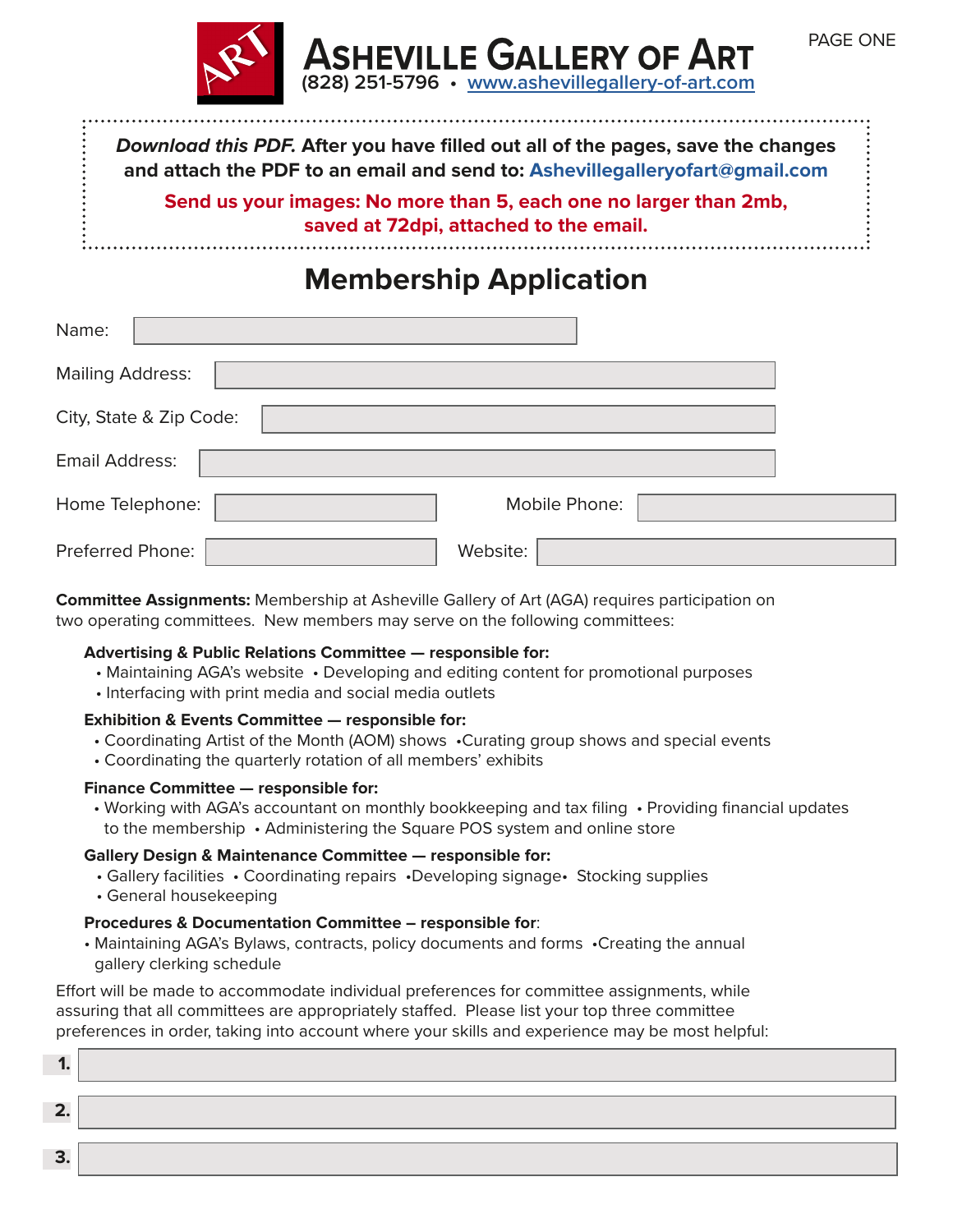# **ASHEVILLE GALLERY OF ART**

#### **Some of the Co-op Membership Requirements are:**

- Display original 2-D Artwork according to AGA standards.
- Live close enough to the Gallery that travel time is not an impediment to performing all clerking or committee duties or replacing sold artwork.
- Work one day a month in the gallery as the clerk.
- Greet and interact with customers.
- Become proficient at completing a variety of sales transactions and tasks.
- Serve on at least two committees, which requires extra time each month beyond scheduled work days.
- Computer skills, including emailing, word processing, and social media.

#### **Please answer the following questions:**

Do you foresee any issues that would interfere with fulfilling the requirements listed above? If so, please specify.

#### 2. Briefly describe your artwork.

#### 3. How have you marketed your art in the past?

4. What can you contribute to running a cooperative business? List specific skills/ experiences, you have that will enhance the Asheville Gallery of Art?